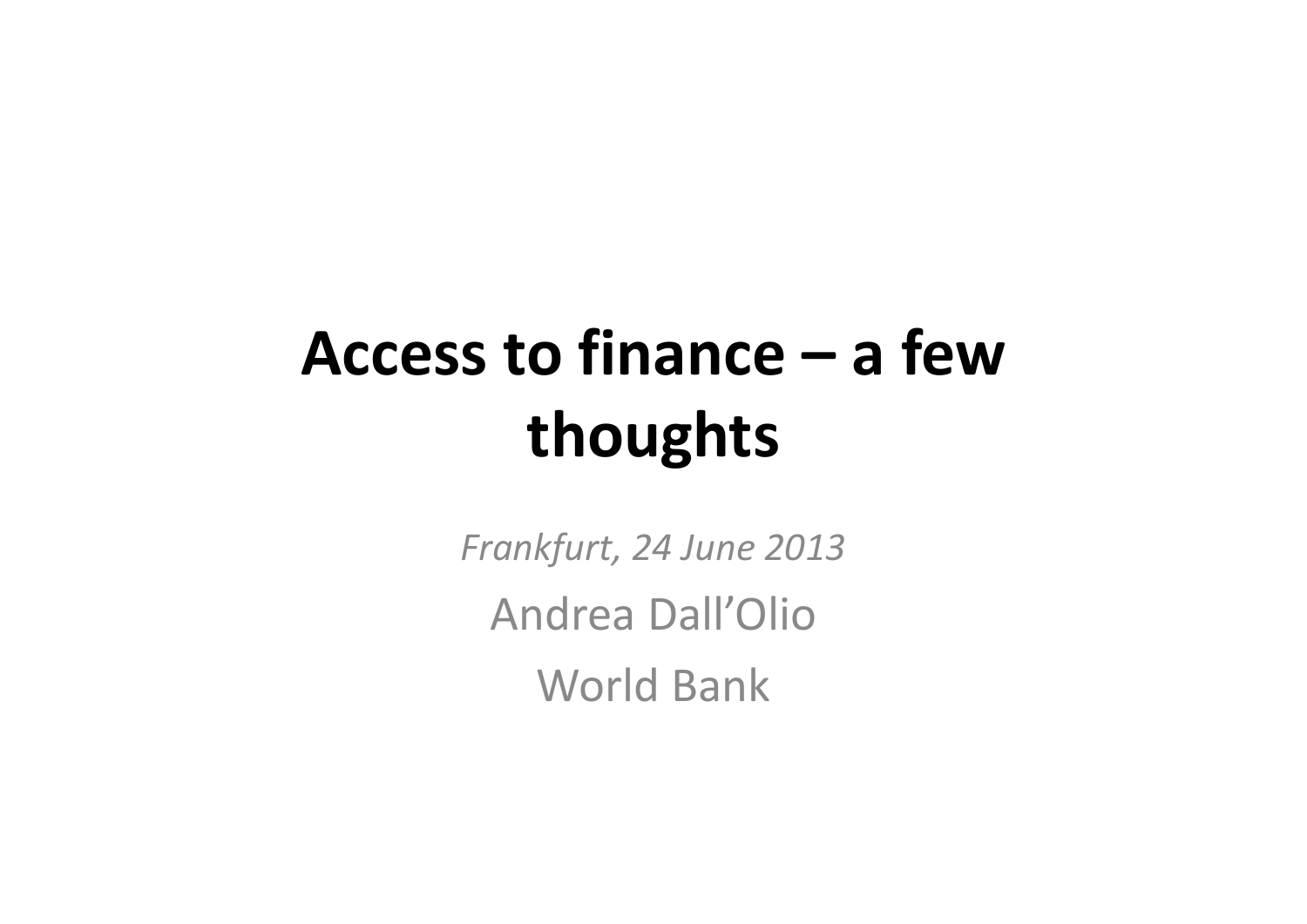## **Selected take‐aways from the papers**

#### **"Standard" results …**

- Profitability (in various forms) and WC (A‐L) matter …
- Age matters ...
- ▪ (Negative) ownership bias … (sole proprietors more constrained)

#### **…and less counterintuitive ones**

- ... but leverage does not
- … but size does not
- … but no sectors bias

▪■ A two-speed Europe, with credit more difficult in the South)

**Abildgren ‐ Kuchler**

**Ferrando ‐ Mulier**

- Crisis reduced profitability ...
- More solid (profitable, solvent, liquid) firms receives credit …
- Banks "tightened their belts" during the crisis…
- ... however, the corporate sector is more solid (higher solvency)
- ... but they are not the only ones who do not apply
- ... but lower CAR does not influence credit decisions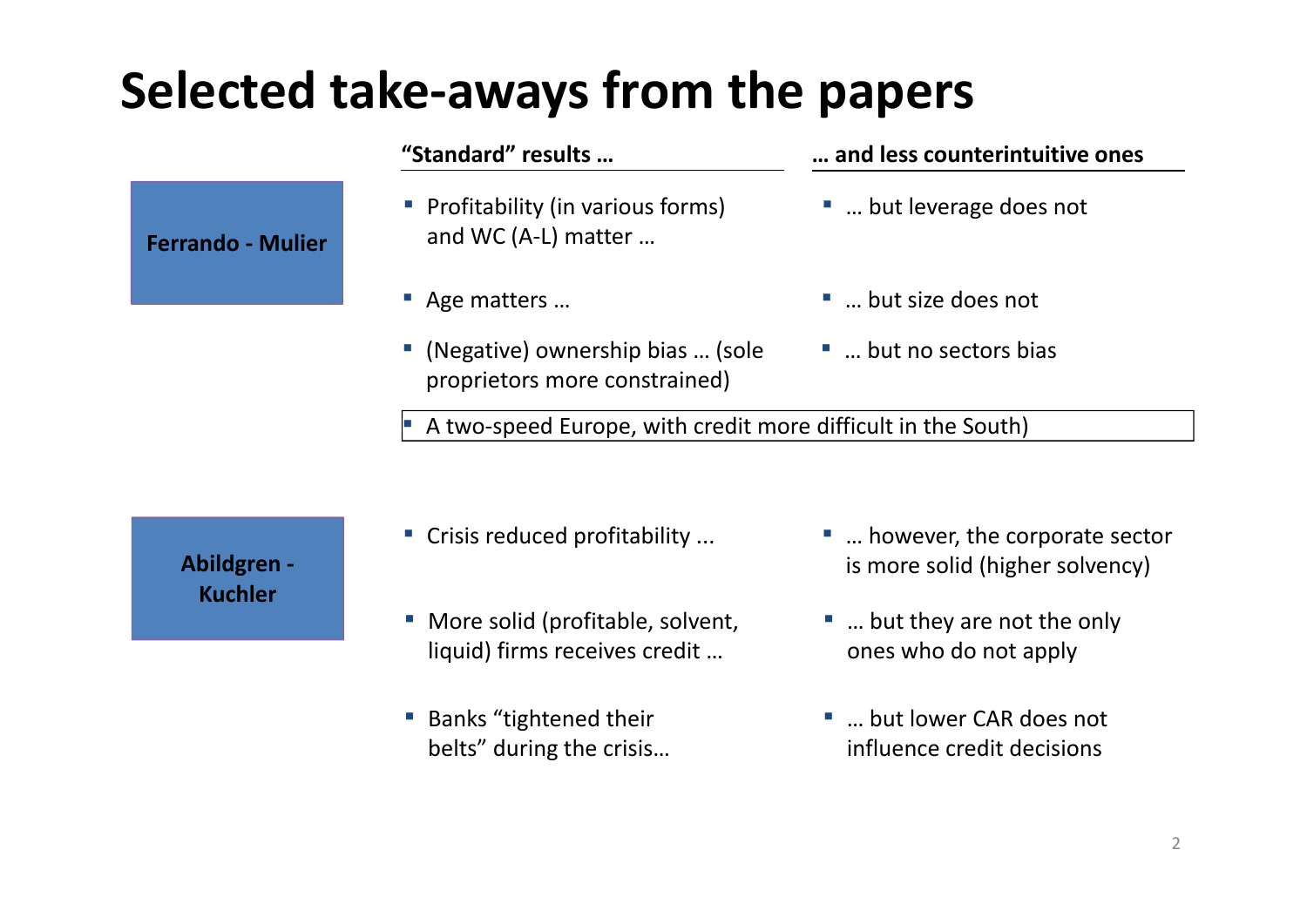## **Few thoughts coming from the papers**

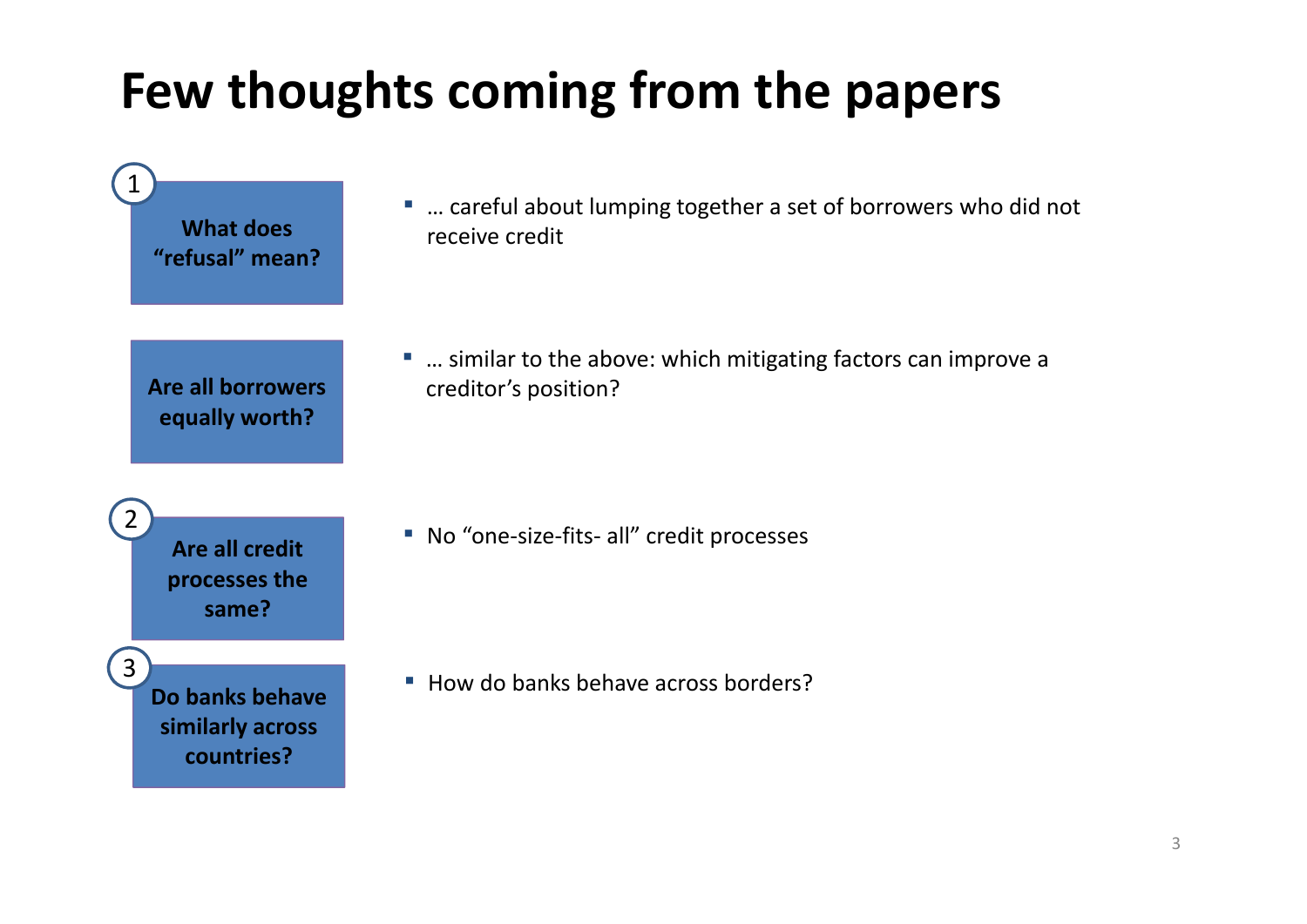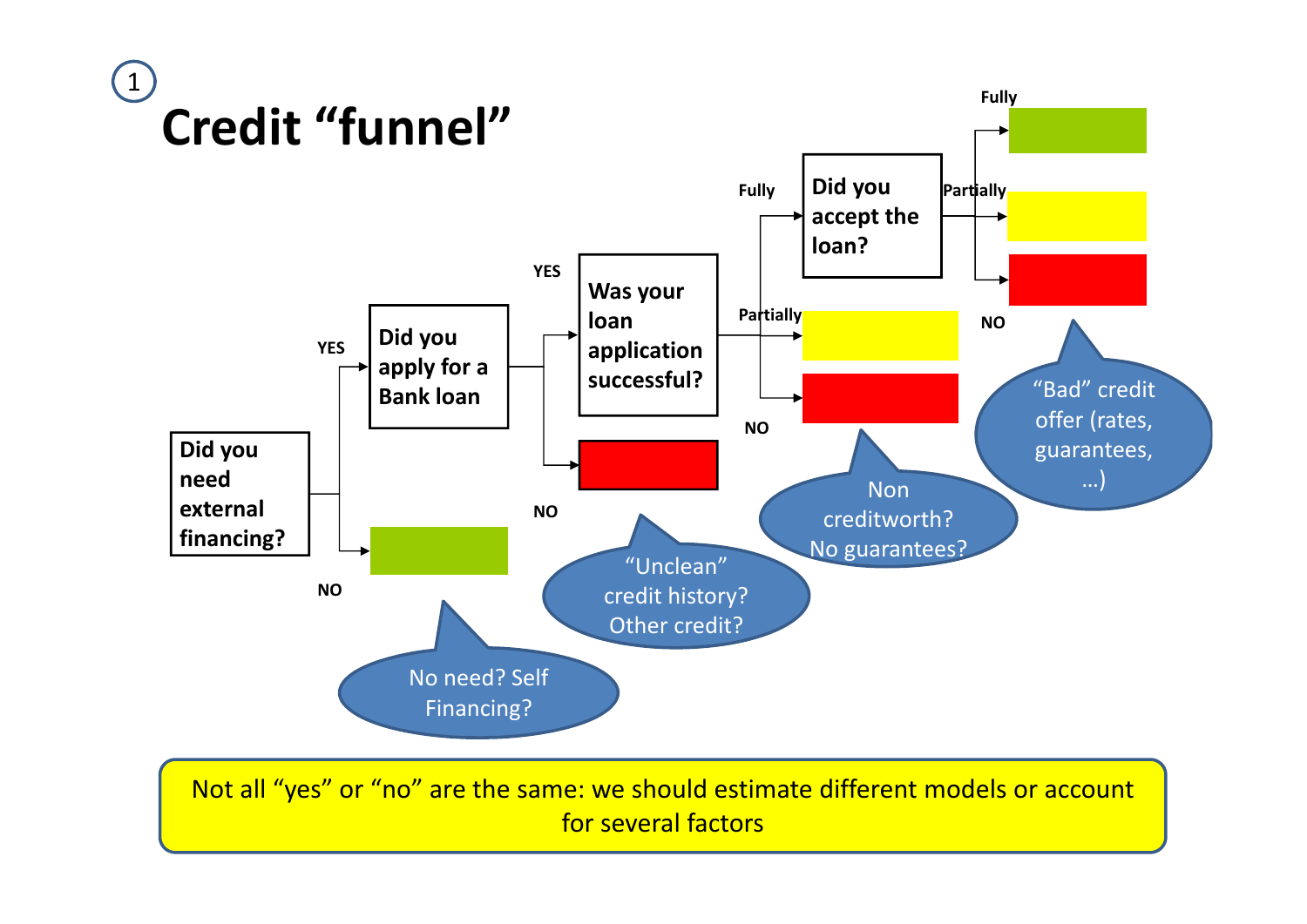## **Creditworthiness is a function of several factors …**1



When estimating the models, we should look for ALL these factors, not just solvency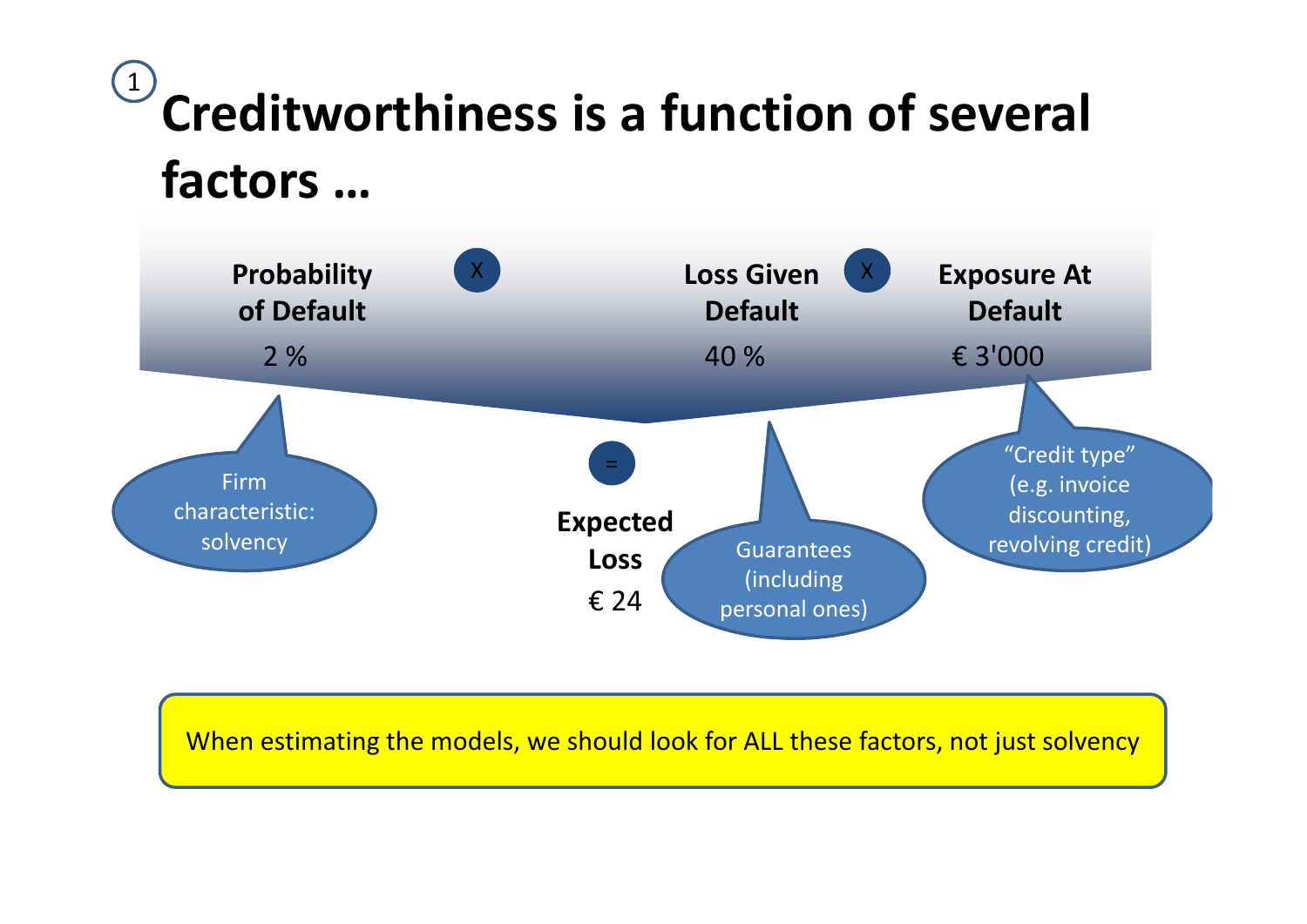## **… the Banks service (and credit) model is differentiated by corporate customers …**  $\left( 2\right)$



Size is <sup>a</sup> discriminating factor, which could be captured with <sup>a</sup> dummy, rather than through <sup>a</sup> continuous variable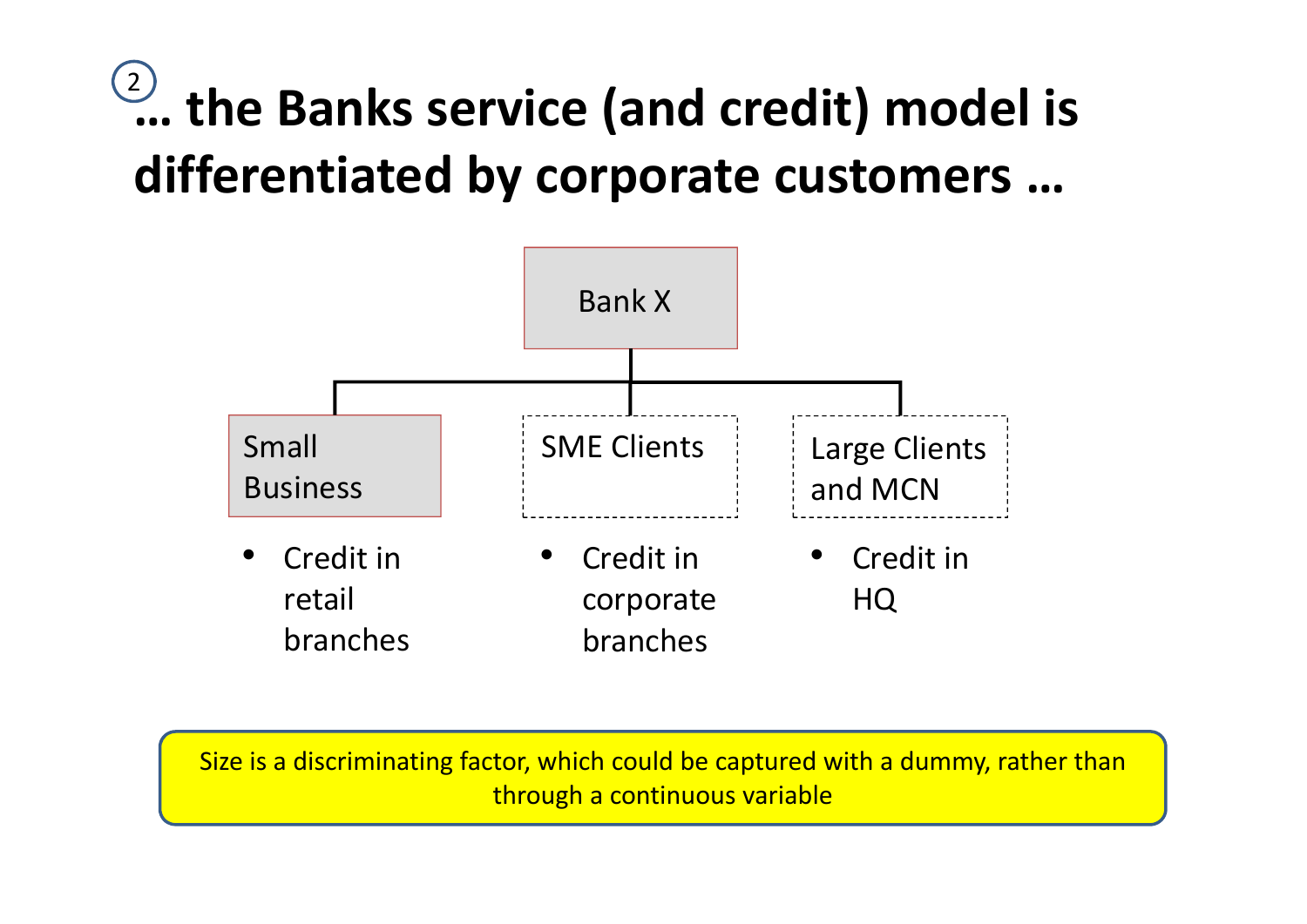#### **… especially "small Businesses" are different**  $(2)$



A reason to estimate <sup>a</sup> separate model for small businesses